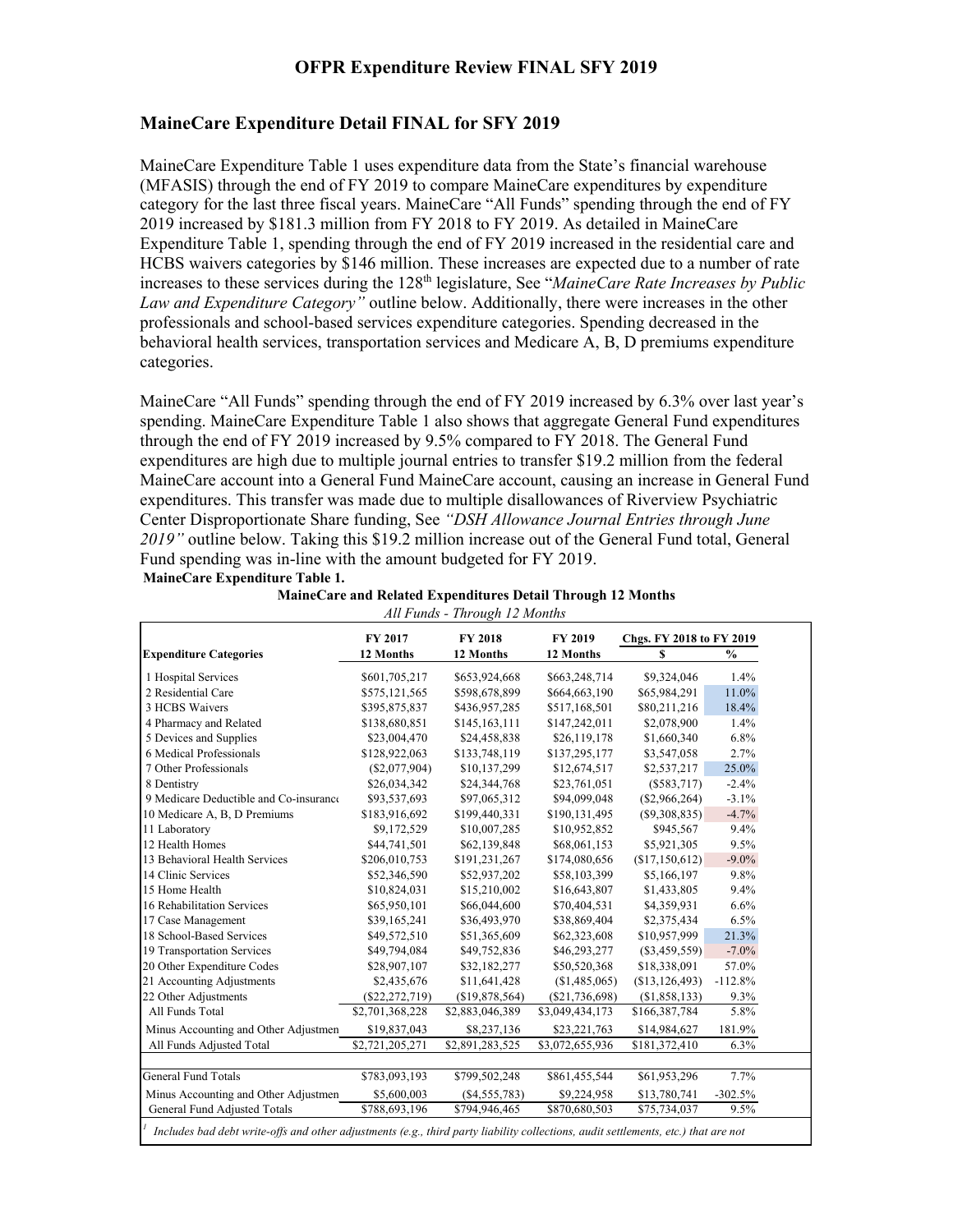# **OFPR Expenditure Review FINAL SFY 2019**

#### **MaineCare Rate Increases by Public Law and Expenditure Category**

**Rate Increases to MaineCare Services in SFY 2019 and on-going** *By Public Law Chaptered Number*

| PL Chapter #       | <b>Program Code</b> | <b>GF</b>    | <b>FED</b>   | <b>OSR</b>  | <b>Grand Total</b> |
|--------------------|---------------------|--------------|--------------|-------------|--------------------|
|                    | 6010147             | \$182,509    | \$329,294    |             | \$511,803          |
| 61                 | 10147               | \$143,697    | \$261,312    |             | \$405,009          |
|                    | 459 Z210            |              |              | \$4,644,239 | \$4,644,239        |
|                    | Z <sub>2</sub> 11   | \$20,100,152 |              |             | \$20,100,152       |
|                    | Z212                | \$2,718,540  |              |             | \$2,718,540        |
|                    | 0147                | \$2,775,557  | \$54,948,880 |             | \$57,724,437       |
|                    | 460 Z009            | \$704,784    |              |             | \$704,784          |
|                    | Z <sub>201</sub>    |              |              | \$577,566   | \$577,566          |
|                    | 0147                | \$13,346,538 | \$40,094,135 | \$1,116,614 | \$54,557,287       |
|                    | 0148                | \$5,475,685  |              | \$1,108,680 | \$6,584,365        |
|                    | 0139                | \$15,477     |              |             | \$15,477           |
|                    | 0140                | \$500,000    |              |             | \$500,000          |
| <b>Grand Total</b> |                     | \$45,962,939 | \$95,633,621 | \$7,447,099 | \$149,043,659      |

### **Rate Increases to MaineCare Services in SFY 2019 and on-going** *By Expendiutre Category*

| <b>Expenditure Category</b> | <b>GF</b> |            | <b>FED</b> |            | <b>OSR</b> |           | <b>Grand Total</b> |
|-----------------------------|-----------|------------|------------|------------|------------|-----------|--------------------|
| Case Management             | \$        | 2,273,686  |            | 6.206.430  |            | 577,566   | 9,057,682          |
| <b>HCBS</b> Waivers         | S         | 22,818,692 |            | 49.941.047 |            | 4,644,239 | 77,403,978         |
| Home health                 | S         | 143.697    |            | 261,312    |            |           | 405,009            |
| Mental Health Services      | S         | 780,310    |            | 1.388.330  |            |           | 2,168,640          |
| Residential Care            | \$.       | 19.946.554 |            | 37,836,502 |            | 2.225.294 | 60,008,350         |
| <b>Grand Total</b>          |           | 45,962,939 |            | 95,633,621 |            | 7,447,099 | 149,043,659        |

#### **Rate Increases to MaineCare Services in SFY 2019 and on-going**

#### *HCBS and Residential Only* **Expenditure Category GF GF FED OSR Grand Total** \$ 49,941,047 22,818,692 \$ 4,644,239 \$ 77,403,978 \$ \$ 19,946,554 \$ 37,836,502 \$ 2,225,294 \$ 60,008,350 **Grand Total 42,765,246 \$ 87,777,549 \$ 6,869,533 \$ 137,412,328 \$**  Residential Care HCBS Waivers